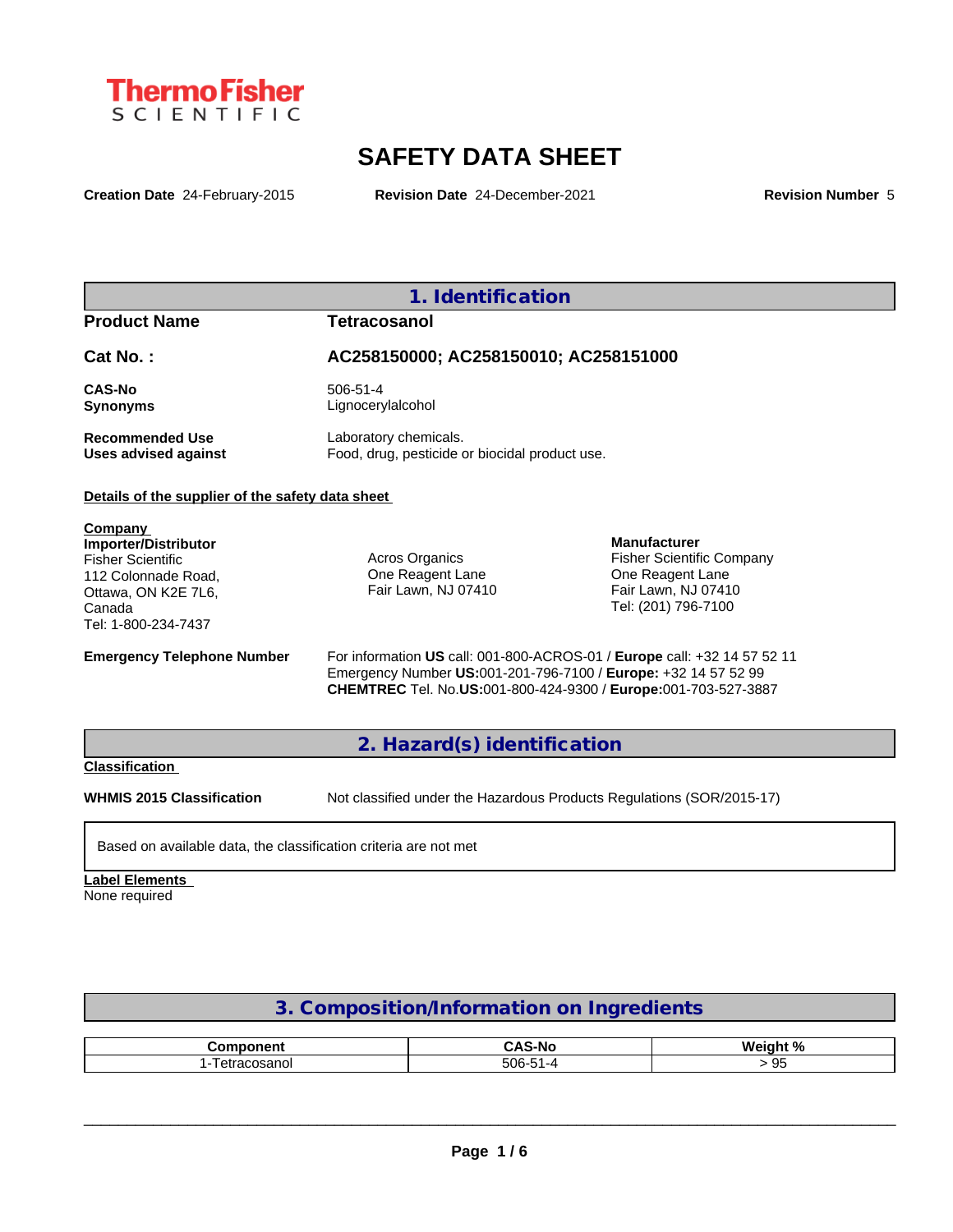|                                                              | 4. First-aid measures                                                                                                      |
|--------------------------------------------------------------|----------------------------------------------------------------------------------------------------------------------------|
| <b>Eye Contact</b>                                           | Rinse immediately with plenty of water, also under the eyelids, for at least 15 minutes. Get<br>medical attention.         |
| <b>Skin Contact</b>                                          | Wash off immediately with plenty of water for at least 15 minutes. Get medical attention<br>immediately if symptoms occur. |
| <b>Inhalation</b>                                            | Remove to fresh air. Get medical attention immediately if symptoms occur.                                                  |
| <b>Ingestion</b>                                             | Clean mouth with water and drink afterwards plenty of water. Get medical attention if<br>symptoms occur.                   |
| Most important symptoms/effects<br><b>Notes to Physician</b> | None reasonably foreseeable.<br>Treat symptomatically                                                                      |

**5. Fire-fighting measures**

| <b>Suitable Extinguishing Media</b>                        | Water spray, carbon dioxide (CO2), dry chemical, alcohol-resistant foam. |
|------------------------------------------------------------|--------------------------------------------------------------------------|
| Unsuitable Extinguishing Media                             | No information available                                                 |
| <b>Flash Point</b>                                         | 218 °C / 424.4 °F                                                        |
| Method -                                                   | No information available                                                 |
| <b>Autoignition Temperature</b><br><b>Explosion Limits</b> | No information available                                                 |
| <b>Upper</b>                                               | No data available                                                        |
| Lower                                                      | No data available                                                        |
| Sensitivity to Mechanical Impact No information available  |                                                                          |
| <b>Sensitivity to Static Discharge</b>                     | No information available                                                 |

#### **Specific Hazards Arising from the Chemical**

Keep product and empty container away from heat and sources of ignition.

#### **Hazardous Combustion Products**

Thermal decomposition can lead to release of irritating gases and vapors. Carbon monoxide (CO). Carbon dioxide (CO2). **Protective Equipment and Precautions for Firefighters**

As in any fire, wear self-contained breathing apparatus pressure-demand, MSHA/NIOSH (approved or equivalent) and full protective gear.

| <b>NFPA</b>                      |                     |                                                                                       |                                                                                        |
|----------------------------------|---------------------|---------------------------------------------------------------------------------------|----------------------------------------------------------------------------------------|
| <b>Health</b><br>0               | <b>Flammability</b> | <b>Instability</b>                                                                    | <b>Physical hazards</b><br>N/A                                                         |
|                                  |                     | 6. Accidental release measures                                                        |                                                                                        |
| <b>Personal Precautions</b>      | formation.          |                                                                                       | Ensure adequate ventilation. Use personal protective equipment as required. Avoid dust |
| <b>Environmental Precautions</b> | Information.        | Should not be released into the environment. See Section 12 for additional Ecological |                                                                                        |
|                                  |                     |                                                                                       |                                                                                        |

**Methods for Containment and Clean** Sweep up and shovel into suitable containers for disposal. Avoid dust formation. **Up**

| Wear personal protective equipment/face protection. Ensure adequate ventilation. Avoid |
|----------------------------------------------------------------------------------------|
|                                                                                        |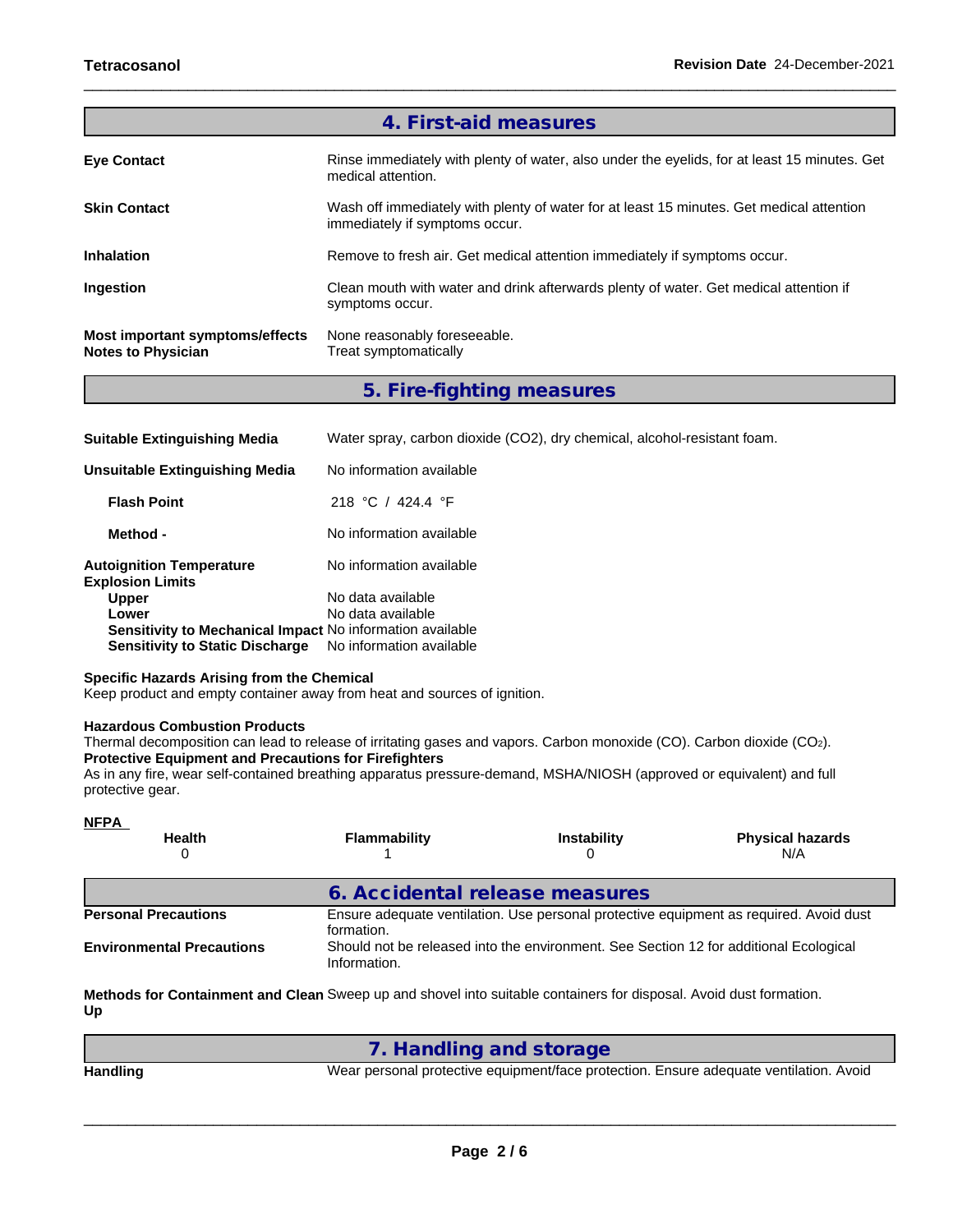| contact with skin, eyes or clothing. Avoid ingestion and inhalation. Avoid dust formation.                                                      |
|-------------------------------------------------------------------------------------------------------------------------------------------------|
| Keep containers tightly closed in a dry, cool and well-ventilated place. Incompatible<br>Materials. Oxidizing agent.                            |
| 8. Exposure controls / personal protection                                                                                                      |
| This product does not contain any hazardous materials with occupational exposure<br>limitsestablished by the region specific regulatory bodies. |
|                                                                                                                                                 |

#### **Engineering Measures**

None under normal use conditions.

**Personal protective equipment**

| <b>Eve Protection</b><br><b>Hand Protection</b> | Protective gloves        | Wear safety glasses with side shields (or goggles) |                        |  |  |  |  |
|-------------------------------------------------|--------------------------|----------------------------------------------------|------------------------|--|--|--|--|
| Glove material                                  | <b>Breakthrough time</b> | <b>Glove thickness</b>                             | <b>Glove comments</b>  |  |  |  |  |
| Nitrile rubber                                  | See manufacturers        |                                                    | Splash protection only |  |  |  |  |
| Neoprene                                        | recommendations          |                                                    |                        |  |  |  |  |
| Natural rubber                                  |                          |                                                    |                        |  |  |  |  |
| <b>PVC</b>                                      |                          |                                                    |                        |  |  |  |  |

Inspect gloves before use. observe the instructions regarding permeability and breakthrough time which are provided by the supplier of the gloves. (Refer to manufacturer/supplier for information) gloves are suitable for the task: Chemical compatability, Dexterity, Operational conditions, User susceptibility, e.g. sensitisation effects, also take into consideration the specific local conditions under which the product is used, such as the danger of cuts, abrasion. gloves with care avoiding skin contamination.

#### **Respiratory Protection**

No protective equipment is needed under normal use conditions.

**Recommended Filter type:** Particle filter

#### **Environmental exposure controls**

No information available.

#### **Hygiene Measures**

Handle in accordance with good industrial hygiene and safety practice. Keep away from food, drink and animal feeding stuffs. Do not eat, drink or smoke when using this product. Remove and wash contaminated clothing and gloves, including the inside, before re-use. Wash hands before breaks and after work.

|                                         | 9. Physical and chemical properties |  |
|-----------------------------------------|-------------------------------------|--|
| <b>Physical State</b>                   | Solid                               |  |
| Appearance                              | White                               |  |
| Odor                                    | No information available            |  |
| <b>Odor Threshold</b>                   | No information available            |  |
| рH                                      | Not applicable                      |  |
| <b>Melting Point/Range</b>              | 75 - 77 °C / 167 - 170.6 °F         |  |
| <b>Boiling Point/Range</b>              | Not applicable                      |  |
| <b>Flash Point</b>                      | 218 °C / 424.4 °F                   |  |
| <b>Evaporation Rate</b>                 | Not applicable                      |  |
| <b>Flammability (solid,gas)</b>         | No information available            |  |
| <b>Flammability or explosive limits</b> |                                     |  |
| <b>Upper</b>                            | No data available                   |  |
|                                         |                                     |  |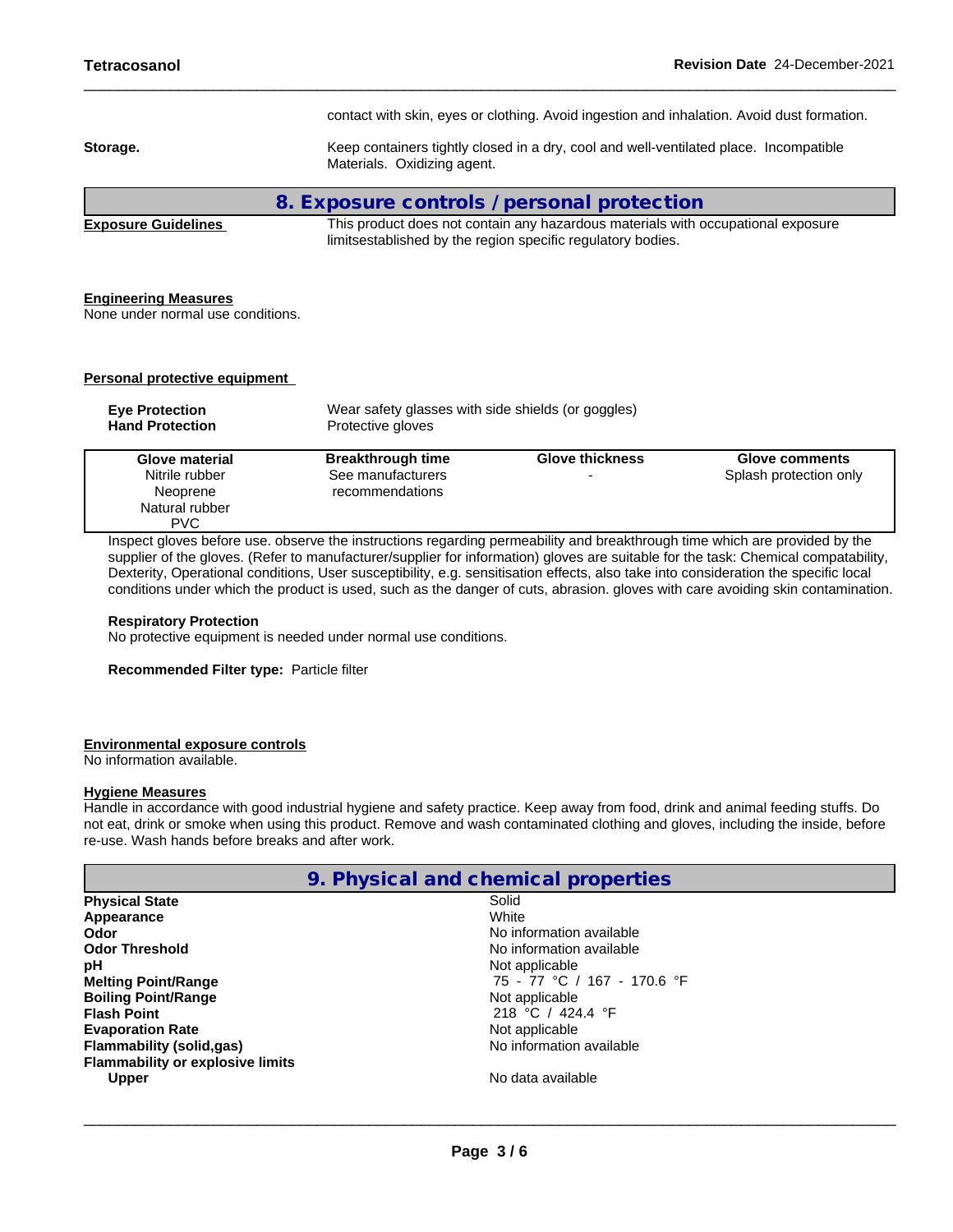- **Lower** No data available **Vapor Pressure** <0.001 hPa @ 38 °C **Vapor Density<br>Specific Gravity Specific Gravity**<br> **Solubility**<br> **Solubility**<br> **No** information available<br>
No information available **Partition coefficient; n-octanol/water** No data available North available Autoignition Temperature **Autoignition Temperature**<br> **Decomposition Temperature**  $\rightarrow$  400°C **Decomposition Temperature**<br>Viscosity **Molecular Formula** C24 H50 O **Molecular Weight** 
	- No information available<br>No data available Not applicable<br>C24 H50 O

# **10. Stability and reactivity**

| <b>Reactive Hazard</b>          | None known, based on information available                                                                                                                    |
|---------------------------------|---------------------------------------------------------------------------------------------------------------------------------------------------------------|
| <b>Stability</b>                | Stable under recommended storage conditions.                                                                                                                  |
| <b>Conditions to Avoid</b>      | Incompatible products. Excess heat. Avoid dust formation.                                                                                                     |
| <b>Incompatible Materials</b>   | Oxidizing agent                                                                                                                                               |
|                                 | Hazardous Decomposition Products Thermal decomposition can lead to release of irritating gases and vapors, Carbon<br>monoxide $(CO)$ , Carbon dioxide $(CO2)$ |
| <b>Hazardous Polymerization</b> | Hazardous polymerization does not occur.                                                                                                                      |
| <b>Hazardous Reactions</b>      | None under normal processing.                                                                                                                                 |

**11. Toxicological information**

**Acute Toxicity**

# **Product Information**

| <b>Component Information</b>                                     |                                                                |                           |                                                            |                                                                                            |             |                        |  |  |
|------------------------------------------------------------------|----------------------------------------------------------------|---------------------------|------------------------------------------------------------|--------------------------------------------------------------------------------------------|-------------|------------------------|--|--|
| <b>Component</b>                                                 |                                                                | LD50 Oral                 |                                                            | <b>LD50 Dermal</b>                                                                         |             | <b>LC50 Inhalation</b> |  |  |
| 1-Tetracosanol                                                   |                                                                |                           | > 16800 mg/kg (Rabbit)<br>Not listed<br>> 2000 mg/kg (Rat) |                                                                                            |             |                        |  |  |
|                                                                  | <b>Toxicologically Synergistic</b><br>No information available |                           |                                                            |                                                                                            |             |                        |  |  |
| <b>Products</b>                                                  |                                                                |                           |                                                            |                                                                                            |             |                        |  |  |
|                                                                  |                                                                |                           |                                                            | Delayed and immediate effects as well as chronic effects from short and long-term exposure |             |                        |  |  |
| <b>Irritation</b>                                                |                                                                | No information available  |                                                            |                                                                                            |             |                        |  |  |
| <b>Sensitization</b>                                             |                                                                | No information available  |                                                            |                                                                                            |             |                        |  |  |
| Carcinogenicity                                                  |                                                                |                           |                                                            | The table below indicates whether each agency has listed any ingredient as a carcinogen.   |             |                        |  |  |
| Component                                                        | <b>CAS-No</b>                                                  | <b>IARC</b>               | <b>NTP</b>                                                 | <b>ACGIH</b>                                                                               | <b>OSHA</b> | <b>Mexico</b>          |  |  |
| 1-Tetracosanol                                                   | 506-51-4                                                       | Not listed                | Not listed                                                 | Not listed                                                                                 | Not listed  | Not listed             |  |  |
| <b>Mutagenic Effects</b>                                         |                                                                | No information available  |                                                            |                                                                                            |             |                        |  |  |
| <b>Reproductive Effects</b>                                      |                                                                | No information available. |                                                            |                                                                                            |             |                        |  |  |
| <b>Developmental Effects</b>                                     |                                                                |                           | No information available.                                  |                                                                                            |             |                        |  |  |
| <b>Teratogenicity</b>                                            |                                                                | No information available. |                                                            |                                                                                            |             |                        |  |  |
| <b>STOT - single exposure</b><br><b>STOT - repeated exposure</b> |                                                                | None known<br>None known  |                                                            |                                                                                            |             |                        |  |  |
| <b>Aspiration hazard</b>                                         |                                                                | No information available  |                                                            |                                                                                            |             |                        |  |  |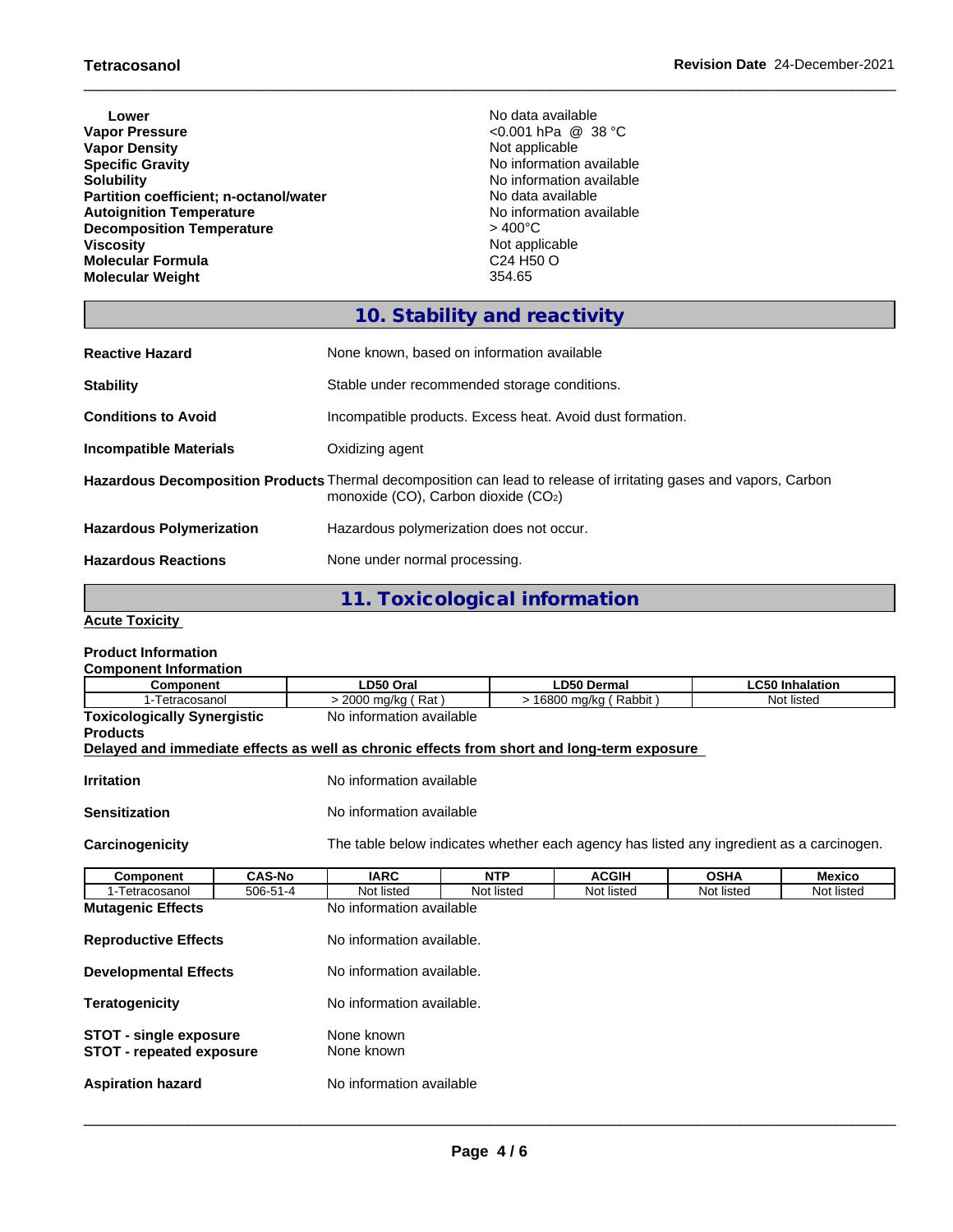| <b>Symptoms / effects, both acute and No information available</b><br>delayed |                                                                                                                                                                                                                                                                       |  |  |  |  |
|-------------------------------------------------------------------------------|-----------------------------------------------------------------------------------------------------------------------------------------------------------------------------------------------------------------------------------------------------------------------|--|--|--|--|
| <b>Endocrine Disruptor Information</b>                                        | No information available                                                                                                                                                                                                                                              |  |  |  |  |
| <b>Other Adverse Effects</b>                                                  | The toxicological properties have not been fully investigated.                                                                                                                                                                                                        |  |  |  |  |
|                                                                               | 12. Ecological information                                                                                                                                                                                                                                            |  |  |  |  |
| <b>Ecotoxicity</b>                                                            |                                                                                                                                                                                                                                                                       |  |  |  |  |
| <b>Persistence and Degradability</b>                                          | No information available                                                                                                                                                                                                                                              |  |  |  |  |
| <b>Bioaccumulation/Accumulation</b>                                           | No information available.                                                                                                                                                                                                                                             |  |  |  |  |
| <b>Mobility</b>                                                               | No information available.                                                                                                                                                                                                                                             |  |  |  |  |
|                                                                               | 13. Disposal considerations                                                                                                                                                                                                                                           |  |  |  |  |
| <b>Waste Disposal Methods</b>                                                 | Chemical waste generators must determine whether a discarded chemical is classified as a<br>hazardous waste. Chemical waste generators must also consult local, regional, and<br>national hazardous waste regulations to ensure complete and accurate classification. |  |  |  |  |
|                                                                               | 14. Transport information                                                                                                                                                                                                                                             |  |  |  |  |
| <b>DOT</b>                                                                    | Not regulated                                                                                                                                                                                                                                                         |  |  |  |  |
| <b>TDG</b>                                                                    | Not regulated                                                                                                                                                                                                                                                         |  |  |  |  |
| <b>IATA</b>                                                                   | Not regulated                                                                                                                                                                                                                                                         |  |  |  |  |
| <b>IMDG/IMO</b>                                                               | Not regulated                                                                                                                                                                                                                                                         |  |  |  |  |

**15. Regulatory information**

#### **International Inventories**

| Component      | <b>CAS-No</b> | <b>DSL</b>   | <b>NDSL</b> | <b>TSCA</b> | <b>TSCA Inventory</b><br>notification -<br><b>Active-Inactive</b> | <b>EINECS</b> | <b>ELINCS</b>    | <b>NLP</b>   |
|----------------|---------------|--------------|-------------|-------------|-------------------------------------------------------------------|---------------|------------------|--------------|
| l-Tetracosanol | 506-51-4      |              |             |             | <b>ACTIVE</b>                                                     | 208-043-9     |                  |              |
| "annann        | CAC No.       | <b>IECCC</b> | <b>KECI</b> | <b>ENCC</b> | ונוסו<br><b>TCCL</b>                                              | AICC.         | NZL <sub>0</sub> | <b>DICCC</b> |

| $506 - 51$<br>$\sim 10^{-1}$<br>22210<br>Tetracosanol<br>ำ –∠⊥<br>0 د د د<br>ົ∿∟ |
|----------------------------------------------------------------------------------|
|                                                                                  |

#### **Legend:**

X - Listed '-' - Not Listed

**KECL** - NIER number or KE number (http://ncis.nier.go.kr/en/main.do)

**DSL/NDSL** - Canadian Domestic Substances List/Non-Domestic Substances List

**TSCA** - United States Toxic Substances Control Act Section 8(b) Inventory

**EINECS/ELINCS** - European Inventory of Existing Commercial Chemical Substances/EU List of Notified Chemical Substances

**IECSC** - Chinese Inventory of Existing Chemical Substances

**KECL** - Korean Existing and Evaluated Chemical Substances

**ENCS** - Japanese Existing and New Chemical Substances

**AICS** - Australian Inventory of Chemical Substances

**PICCS** - Philippines Inventory of Chemicals and Chemical Substances

#### **Canada**

SDS in compliance with provisions of information as set out in Canadian Standard - Part 4, Schedule 1 and 2 of the Hazardous Products Regulations (HPR) and meets the requirements of the HPR (Paragraph 13(1)(a) of the Hazardous Products Act (HPA)).

#### **Other International Regulations**